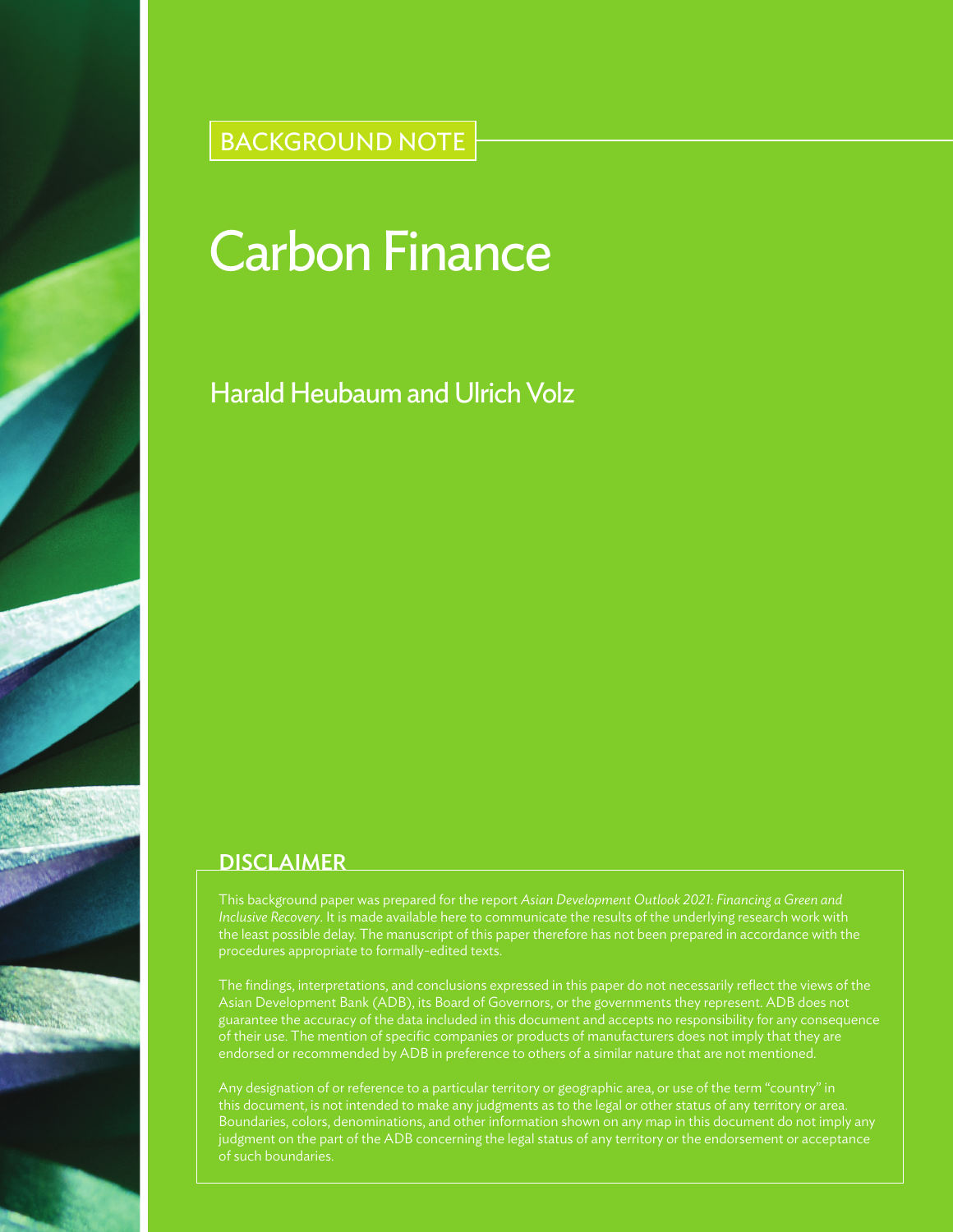#### **CARBON FINANCE**

## Harald Heubaum and Ulrich Volz SOAS University of London

Mobilizing sufficient finance is critical if the countries of Asia and the Pacific are to mitigate and adapt to the impacts of climate change effectively. According to the Intergovernmental Panel on Climate Change (IPCC), the investment required for the world to stay within a 1.5°C warming scenario ranges from \$1.6 trillion to \$3.8 trillion in low-carbon energy and infrastructure annually out to 2050, with an average of \$3 trillion–\$3.5 trillion annually (IPCC 2018). According to the calculations of the Climate Policy Initiative (CPI), annual global climate finance flows reached \$597 billion on average in the 2017/18 biennial, falling far short of the total required (CPI 2019). More than 40% of these flows were concentrated in the Asia and Pacific region, with a roughly equal split between public and private sources.

Carbon finance can play a key role in closing the existing funding gap, while transitioning the Asia and Pacific region onto a zero-carbon footing by 2050. A carbon price seeks to address the external costs of carbon emissions caused through their effect on global warming. Simply put, a carbon price increases the cost of carbon dioxide  $(CO<sub>2</sub>)$  emissions over time and shifts the cost of the damage caused back onto the heaviest polluters. If set at an adequately high level, carbon prices will make carbon-intensive energy sources, such as coal, unprofitable. As shown in the 2019 Fiscal Monitor of the International Monetary Fund (IMF), meaningful carbon taxes—the IMF suggests \$75 per ton of  $CO_2$ —are a powerful tool to reduce carbon emissions and generate additional environmental benefits, including a lower mortality from air pollution (IMF 2019).

There are two main types of carbon pricing: carbon taxes and emissions trading systems (ETS). Carbon taxes are directly imposed by governments and set a price on carbon either by taxing the carbon content of fossil fuels or by specifying a tax rate for the  $CO<sub>2</sub>$  emitted in their combustion. Emissions trading creates a market in which participants trade allowances(expressed in metric tons of CO<sup>2</sup> equivalent) under an overall emissions cap which is reduced over time. The supply and demand for such allowances then determines a market price for  $CO<sub>2</sub>$ . Either instrument mobilizes the private sector by creating incentives to reduce  $CO<sub>2</sub>$  emissions and switch to climate-friendly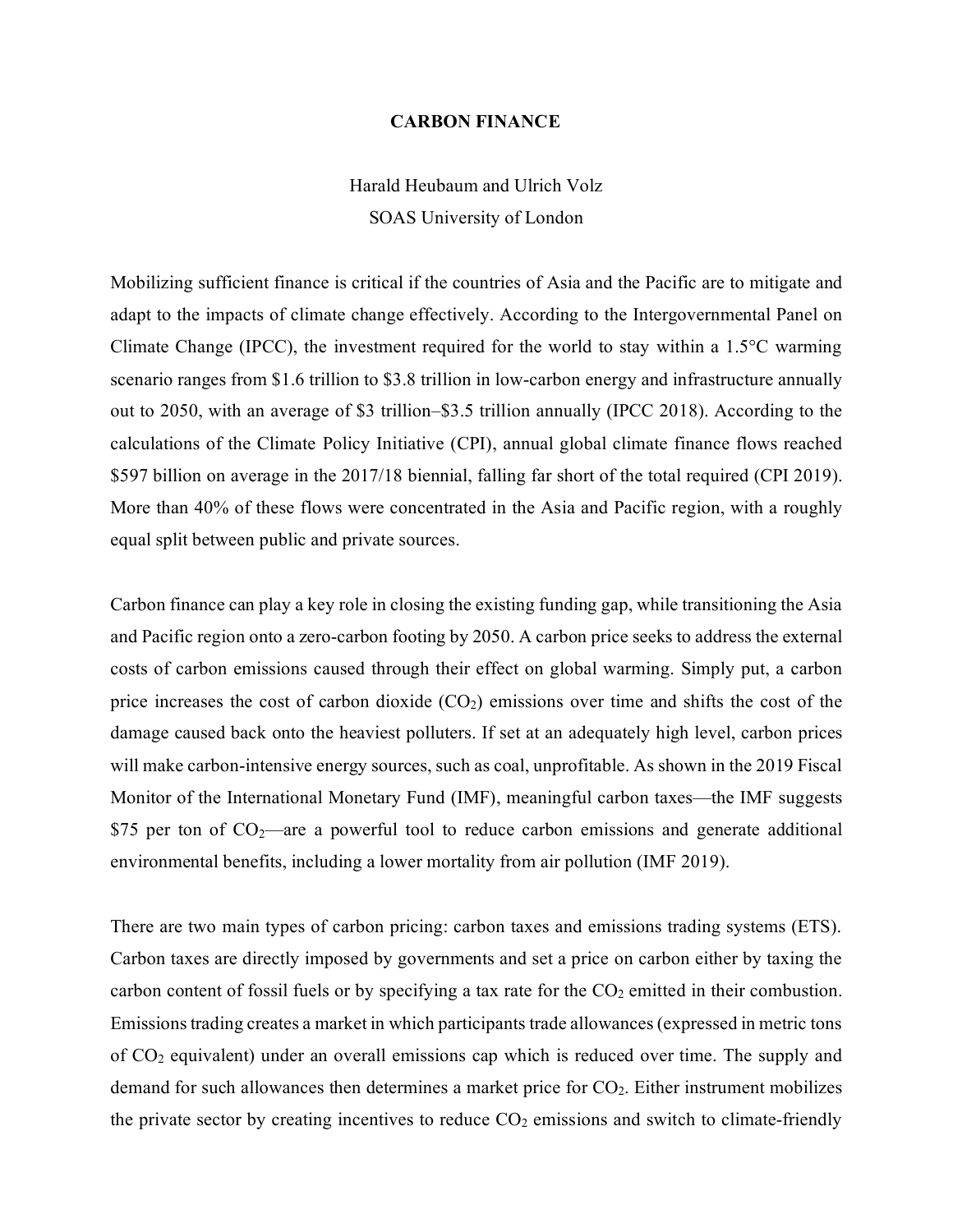energy sources. Both instruments can also generate public revenue for countries to reinvest in climate mitigation and adaptation measures. Carbon tax revenues could be redistributed to support low-income households or communities that are affected particularly hard by the low carbon transition or the physical effects of climate change. As pointed out by Derviş and Strauss (2020), the current relatively low oil prices provide a good opportunity to levy or increase carbon taxes at a reduced political cost.

#### **Carbon Finance Around the World**

A number of jurisdictions around the world have been using carbon pricing instruments for several years, including 25 countries covered by a carbon tax and 39 covered by an ETS (World Bank 2020). The largest and most prominent ETS is the European Union's Emissions Trading System (EU ETS), which was launched in 2005, a month before the entry into force of the Kyoto Protocol. However, carbon prices, whether through taxation or emissions trading, have thus far remained too low to induce a more rapid reduction in  $CO<sub>2</sub>$  emissions in line with the goals of the Paris Agreement on Climate Change.

After years of depressed prices because of over-allocation and excessive surplus permits, emission allowances under the EU ETS recovered to above  $\epsilon$ 30 in mid-2020 (a 12-year high) but have since dropped again because of the continued negative economic impact of the coronavirus disease (COVID-19) pandemic. A 2017 report by the High-Level Commission on Carbon Prices (2017) concluded that achievement of the 2°C target set out in the Paris Agreement would require a global carbon price of \$50–\$100 per tCO<sub>2</sub> by 2030. Consequently, international financial institutions such as the IMF have called for greater stringency in carbon pricing and a carbon price floor among the most heavily emitting countries (IMF 2019).

Article 6 of the Paris Agreement spells out a mechanism for the creation of an international carbon market, enabling countries that are struggling to meet their nationally determined contributions to purchase emissions reductions elsewhere. However, while international carbon markets could provide a cost-effective way to reduce emissions and increase ambition, many issues around the operationalization of Article 6 remain unresolved, with critics pointing to a potential repeat of double counting and problems of additionality which undercut the Clean Development Mechanism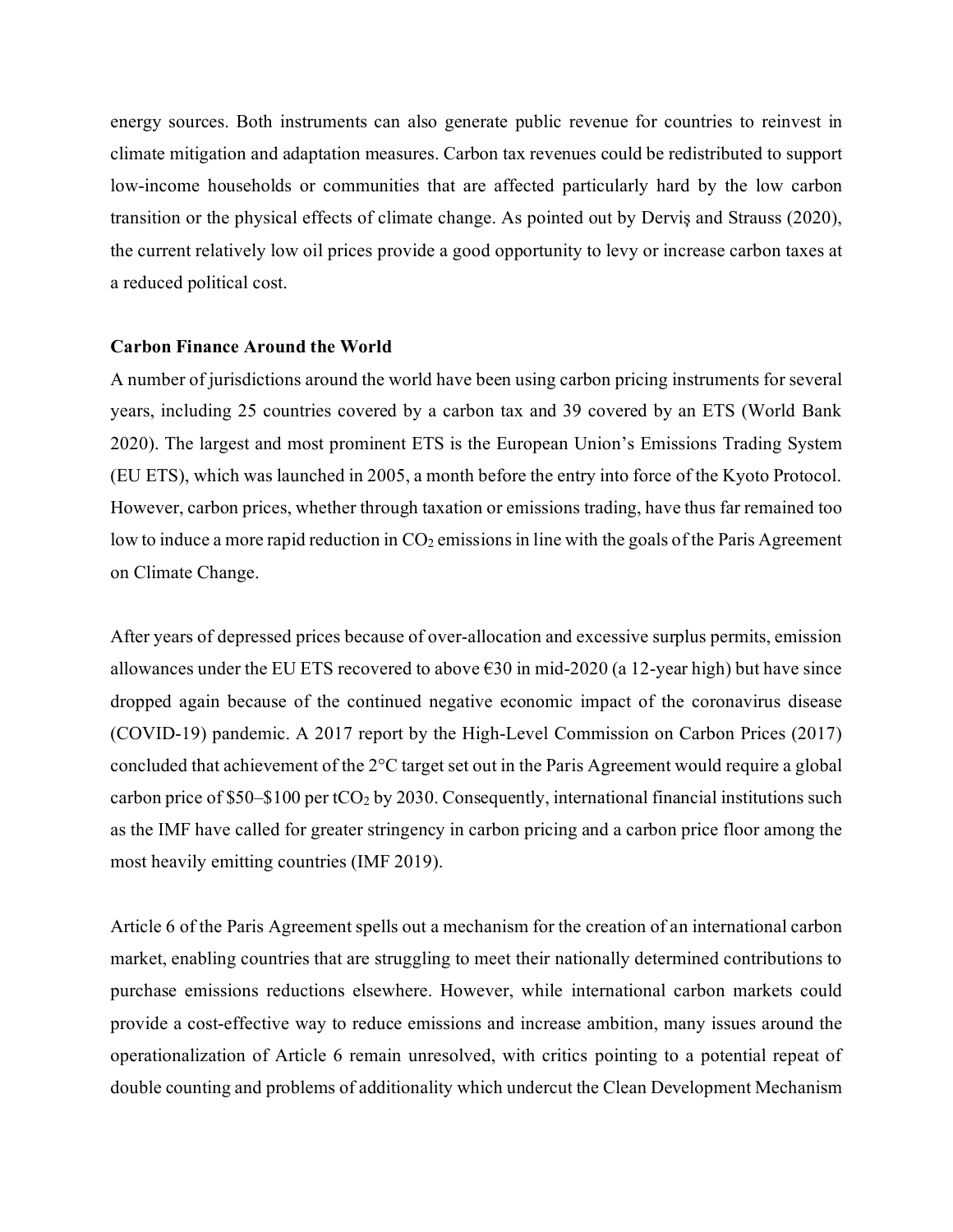(Evans and Gabbatiss 2019). The Clean Development Mechanism allows emission-reduction projects in developing countries to earn certified emission-reduction credits.

#### **State of Play in the Asia and Pacific Region**

The use of carbon finance instruments in the Asia and Pacific region has been patchy. Apart from Japan and Singapore, no country in the region currently has a carbon tax in place. However, the Republic of Korea (ROK), Australia, New Zealand, and Kazakhstan operate national ETSs, and there are subnational systems in place in Japan (Tokyo) and the People's Republic of China (PRC), which has been trialling emissions trading in seven pilot carbon markets. While the PRC has already scheduled the launch of a nationwide ETS, Japan, Viet Nam, and Indonesia are still in the planning stages of their own national ETSs. In addition, a number of companies across the region have voluntarily embedded internal carbon prices into their business strategies to better factor in the impacts of their decisions on climate change.

The ROK's Emissions Trading Scheme (KETS) was launched in 2015 as the second largest system in the world after the EU ETS. Beset by early problems such as low market liquidity because of uncertainty-induced excessive banking of allowances, the KETS underwent reforms, including progressively lower emissions caps and the gradual reduction of free allowance allocation in favor of more auctioning (ADB 2018). With allowances trading at an average 2019 price of about \$25 (ICAP 2020a), further changes are needed if the KETS is to make a more significant contribution to reducing the ROK's  $CO<sub>2</sub>$  emissions. Allowances in the PRC's pilot markets trade even lower, with an average 2019 price in Beijing of roughly \$11 (ICAP 2020b).

While carbon prices in the Asia and Pacific region are not currently high enough to incentivize a speedy low-carbon transition in line with the Paris Agreement, carbon pricing instruments remain important tools in the toolbox of regional policymakers. As more and more countries pursue carbon tax and trading policies, the issue of effectively linking and harmonizing existing systems becomes more important. Internationally, the European Union's plans for a carbon border tax could severely impact companies across the Asia and Pacific region, further strengthening the case for meaningful carbon pricing policies (Aylor et al. 2020).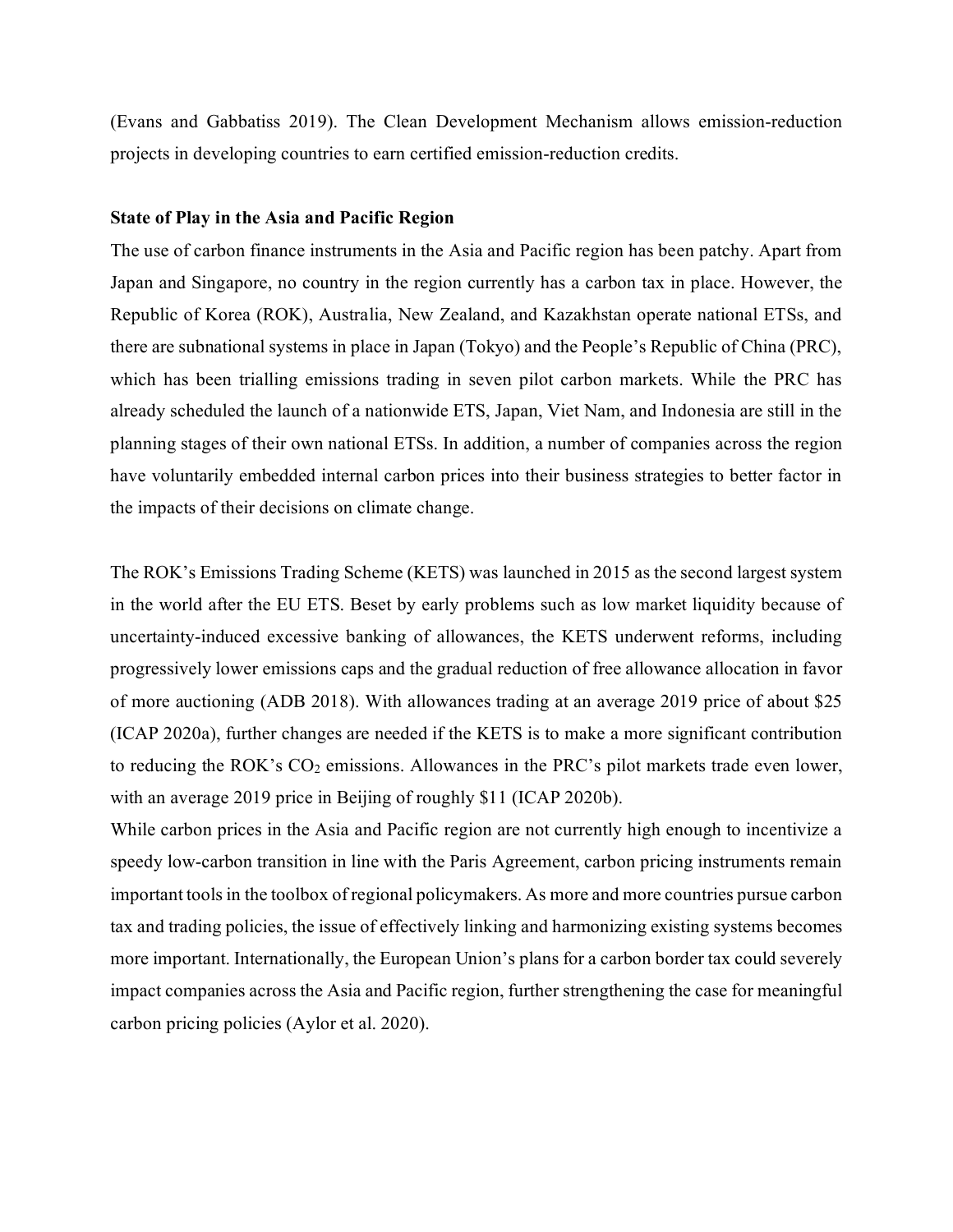

by Australia; Japan (Tokyo); Kazakhstan; New Zealand; the People's Republic of China pilot cities/provinces (Beijing, Chongqing, Guangdong, Hubei, Shanghai, Shenzhen, and Tianjin); and the Republic of Korea. Carbon taxes or ETSs are under consideration or scheduled for implementation in Indonesia; Japan; the People's Republic of China (nationwide); Taipei,China; Thailand; and Viet Nam.

Source: Compiled by authors.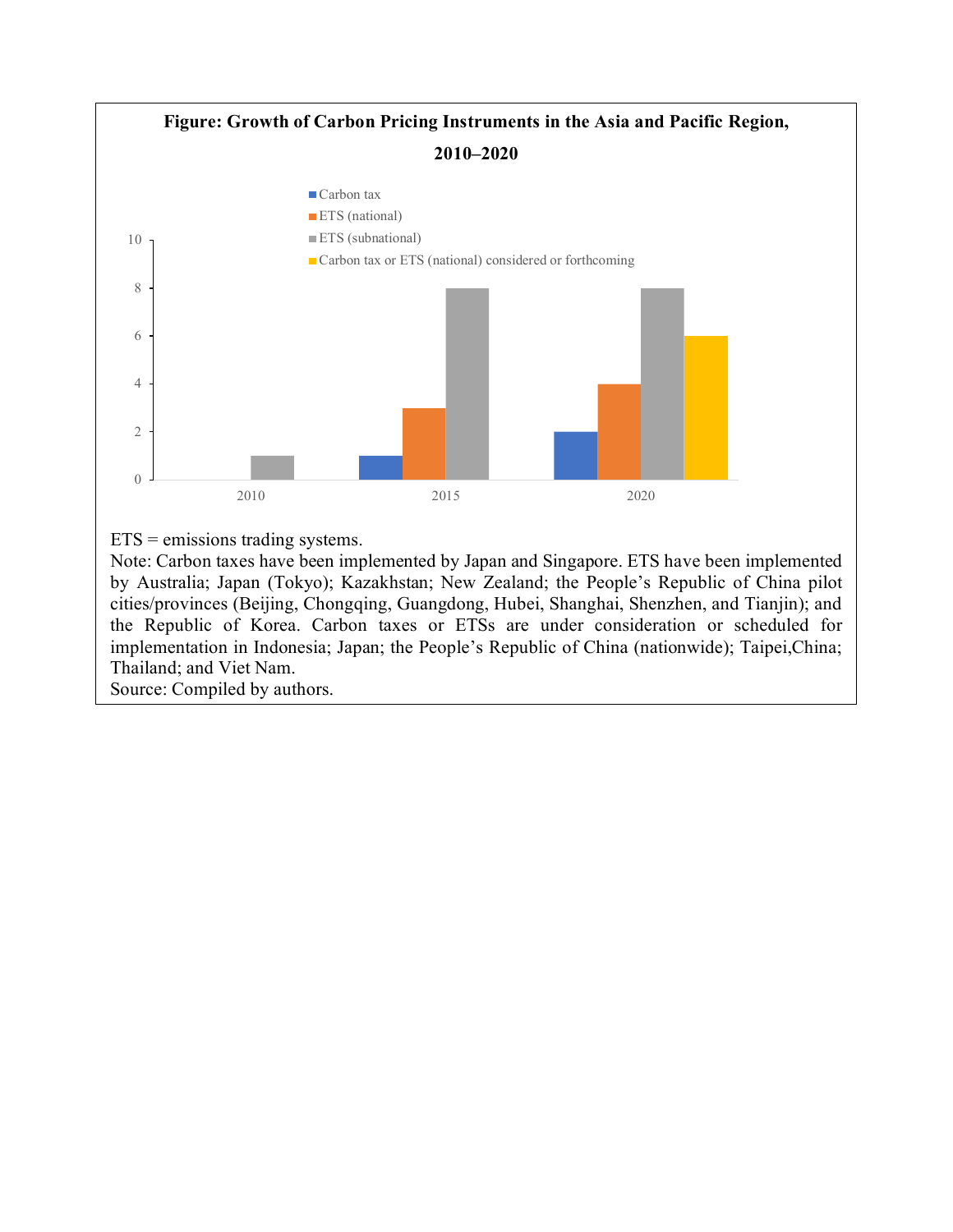#### **References**

- ADB. 2018. *The Korea Emissions Trading Scheme Challenges and Emerging Opportunities*. Manila: Asian Development Bank.
- Aylor, B. et al. 2020. *How an EU Carbon Border Tax Could Jolt World Trade*. Boston Consulting Group, 30 June. https://www.bcg.com/en-gb/publications/2020/how-an-eu-carbon-bordertax-could-jolt-world-trade.
- CPI. 2019. *Global Landscape of Climate Finance 2019.* Buchner, Barbara, Alex Clark, Angela Falconer, Rob Macquarie, Chavi Meattle, Rowena Tolentino, and Cooper Wetherbee (eds.). London: Climate Policy Initiative.
- Derviş, K. and S. Strauss. 2020. The Carbon Tax Opportunity. *Project Syndicate*, 6 May, https://www.project-syndicate.org/commentary/low-oil-prices-opportunity-for-carbontax-by-kemal-dervis-and-sebastian-strauss-2020-05?barrier=accesspaylog
- Evans, S. and J. Gabbatiss. 2019. In-depth Q&A: How 'Article 6' Carbon Markets Could 'Make or Break' the Paris Agreement. *CarbonBrief Explainers*, 29 November. https://www.carbonbrief.org/in-depth-q-and-a-how-article-6-carbon-markets-could-makeor-break-the-paris-agreement
- High-Level Commission on Carbon Prices. 2017. *Report of the High-Level Commission on Carbon Prices*. Washington, DC: World Bank.
- ICAP. 2020a. Korea Emissions Trading Scheme. *ETS Detailed Information*. Berlin: International Carbon Action Partnership (15 September). https://icapcarbonaction.com/en/?option=com\_etsmap&task=export&format=pdf&layout  $=$ list&systems%5B%5D=47.
- ICAP. 2020b. China Beijing Pilot ETS. *ETS Detailed Information*. Berlin: International Carbon Action Partnership (15 September). https://icapcarbonaction.com/en/?option=com\_etsmap&task=export&format=pdf&layout  $=$ list&systems%5B%5D=53.
- IMF. 2019. Fiscal Policies for Paris Climate Strategies—From Principle to Practice. *IMF Policy Paper* N0. 19/10, Washington, DC: International Monetary Fund.
- IMF. 2019. *Fiscal Monitor: How to Mitigate Climate Change*. Washington, DC: International Monetary Fund.
- IPCC. 2018. *Global Warming of 1.5°C. An IPCC Special Report on the Impacts of Global Warming of 1.5°C above Pre-industrial Levels and Related Global Greenhouse Gas Emission*